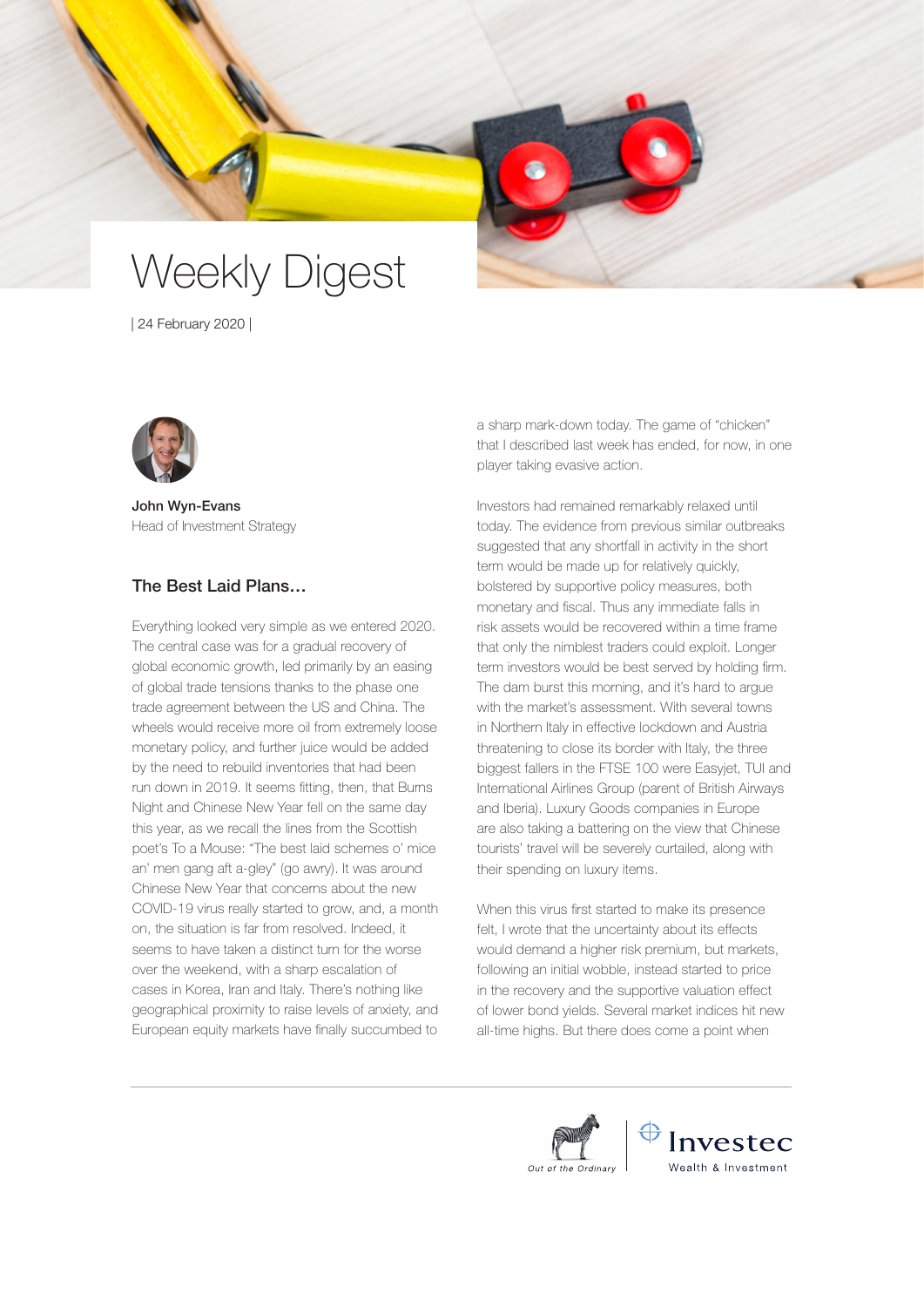the level of earnings starts to be questioned more searchingly, and we now seem to have reached that point. It is almost pointless to try to pin down exact forecasts for, say, the effect on global GDP. It is the trend that is important. There was perhaps an element of wishful thinking that the evidence for a recovery that was being seen in global economic data at the start of the year would be persistent, but the cracks have started to appear.

The most recent Purchasing Manager surveys, which tend to offer the timeliest indications of economic activity, have started to slip. The Services index in the US fell below 50 on Friday, as did the Composite index, indicating a contracting economy. However, it's not all gloom and doom, as Germany's IFO Business Climate survey ticked up in February.

It is becoming clearer that one of the key problems with COVID-19 is its reproductive ratio, a number defined as "R zero". The reproductive ratio is the expected number of cases directly generated by one case in a population where all individuals are susceptible to infection. Current estimates (and it is still very early days to be certain) for COVID-19 suggest a reproductive ratio of around 2.5 or even higher, meaning that it is much more contagious than seasonal flu or even the common cold. That is why it is imperative to quarantine potentially infected people. In fact, a Financial Times graphic shows that the only common viruses that are more contagious are Polio, Smallpox and Measles (which has an incredible reproductive rate of 15) – hence the development of vaccines to combat those threats. SARS is closer to 2, which is still high, but remember that the compounding effect means that even a slightly higher number creates new cases at an exponentially faster rate.

The trade off in calculating the effect of the virus is to look at the mortality rate. Measles, for example, despite being very easy to pass on, at least kills very few people. Polio (5-10% rate) and Smallpox (@30%) are much more deadly. Thankfully, the viruses with very high fatality rates, such as Ebola, MERS, Bird flu and H5N1, are less easily transmittable. You really don't ever want to catch the Marburg virus. The fatality rate for COVID-19 appears to be around 2%. So where does that leave us? It would seem highly dependent upon the Italian, Korean and Iranian authorities' ability to contain the latest outbreaks. The fact that first cases have been reported in

Afghanistan, Kuwait and Bahrain this morning is not exactly helpful either. Of course, even if the virus is contained, the cost of containment in terms of lost economic activity will be felt, but, in the long run, that's a price worth paying. It certainly feels too early to "buy the dip" this time, but it also feels too aggressive to make wholesale portfolio liquidations, on the basis that we know that ultimately this outbreak will be contained, it's just a question of when.

The greatest danger is for companies that came into this with weak finances, and who might fail to survive. We tend to steer clear of such investments. This is also the point at which more defensive assets in a balanced portfolio show their worth, and we always recommend carrying a mix of government bonds, uncorrelated absolute return funds or gold, for example.

For things to get really bad, we believe that it would take another negative catalyst to emerge. That puts the onus on politicians across the world to play nicely with each other for the foreseeable future and for central bankers to keep the liquidity taps turned on. Last year was an exceptional one for balanced portfolio investors, especially when measured on a volatility-adjusted basis. What we are going through currently is no more than the normal ebb and flow of investing, however alarming it might feel – and I can't guarantee that it won't get worse, especially if more cases turn up in major developed countries.